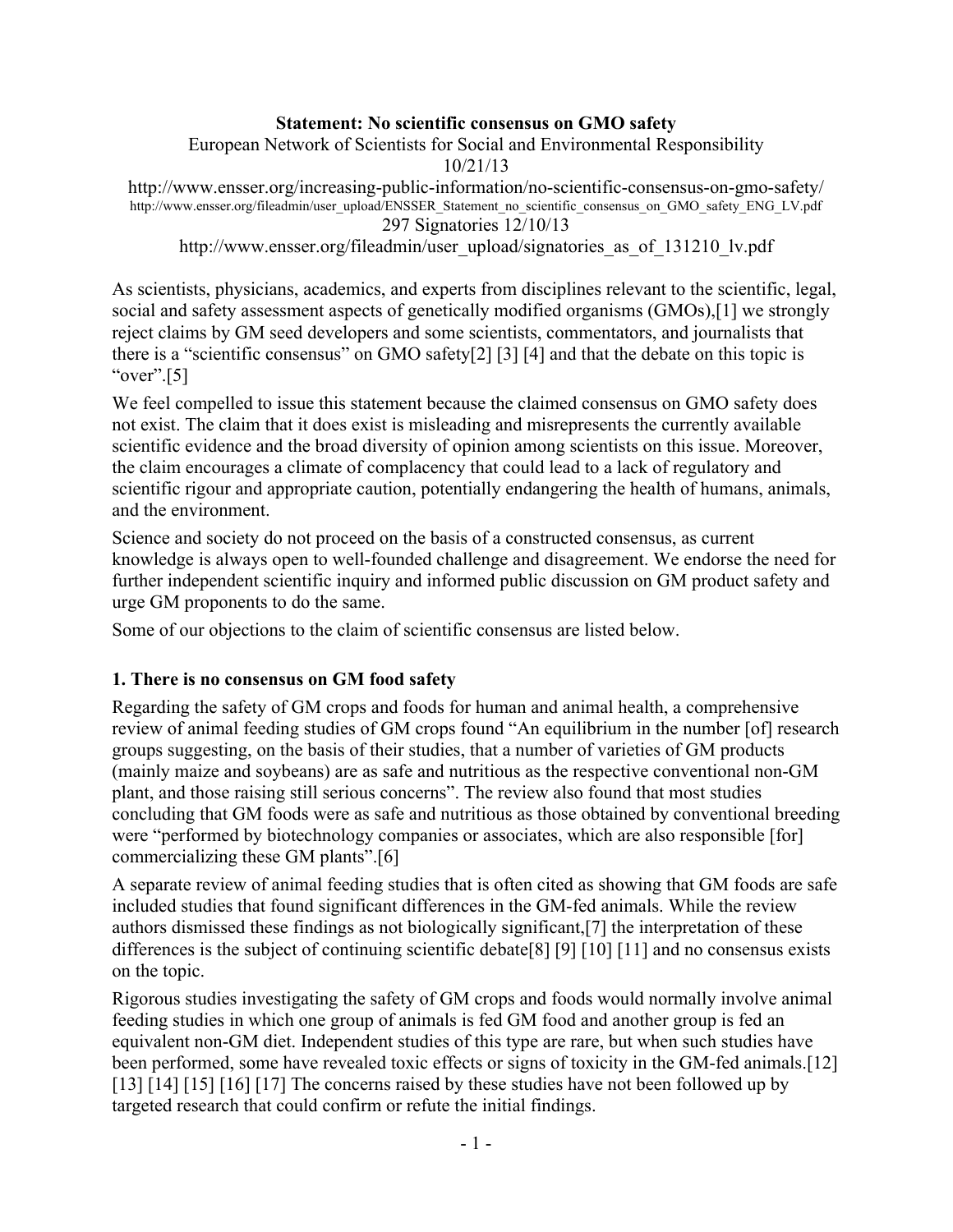The lack of scientific consensus on the safety of GM foods and crops is underlined by the recent research calls of the European Union and the French government to investigate the long-term health impacts of GM food consumption in the light of uncertainties raised by animal feeding studies.[18] [19] These official calls imply recognition of the inadequacy of the relevant existing scientific research protocols. They call into question the claim that existing research can be deemed conclusive and the scientific debate on biosafety closed.

#### **2. There are no epidemiological studies investigating potential effects of GM food consumption on human health**

It is often claimed that "trillions of GM meals" have been eaten in the US with no ill effects. However, no epidemiological studies in human populations have been carried out to establish whether there are any health effects associated with GM food consumption. As GM foods are not labelled in North America, a major producer and consumer of GM crops, it is scientifically impossible to trace, let alone study, patterns of consumption and their impacts. Therefore, claims that GM foods are safe for human health based on the experience of North American populations have no scientific basis.

### **3. Claims that scientific and governmental bodies endorse GMO safety are exaggerated or inaccurate**

Claims that there is a consensus among scientific and governmental bodies that GM foods are safe, or that they are no more risky than non-GM foods,[20] [21] are false.

For instance, an expert panel of the Royal Society of Canada issued a report that was highly critical of the regulatory system for GM foods and crops in that country. The report declared that it is "scientifically unjustifiable" to presume that GM foods are safe without rigorous scientific testing and that the "default prediction" for every GM food should be that the introduction of a new gene will cause "unanticipated changes" in the expression of other genes, the pattern of proteins produced, and/or metabolic activities. Possible outcomes of these changes identified in the report included the presence of new or unexpected allergens.[22]

A report by the British Medical Association concluded that with regard to the long-term effects of GM foods on human health and the environment, "many unanswered questions remain" and that "safety concerns cannot, as yet, be dismissed completely on the basis of information currently available". The report called for more research, especially on potential impacts on human health and the environment.<sup>[23]</sup>

Moreover, the positions taken by other organizations have frequently been highly qualified, acknowledging data gaps and potential risks, as well as potential benefits, of GM technology. For example, a statement by the American Medical Association's Council on Science and Public Health acknowledged "a small potential for adverse events … due mainly to horizontal gene transfer, allergenicity, and toxicity" and recommended that the current voluntary notification procedure practised in the US prior to market release of GM crops be made mandatory.[24] It should be noted that even a "small potential for adverse events" may turn out to be significant, given the widespread exposure of human and animal populations to GM crops.

A statement by the board of directors of the American Association for the Advancement of Science (AAAS) affirming the safety of GM crops and opposing labelling[25] cannot be assumed to represent the view of AAAS members as a whole and was challenged in an open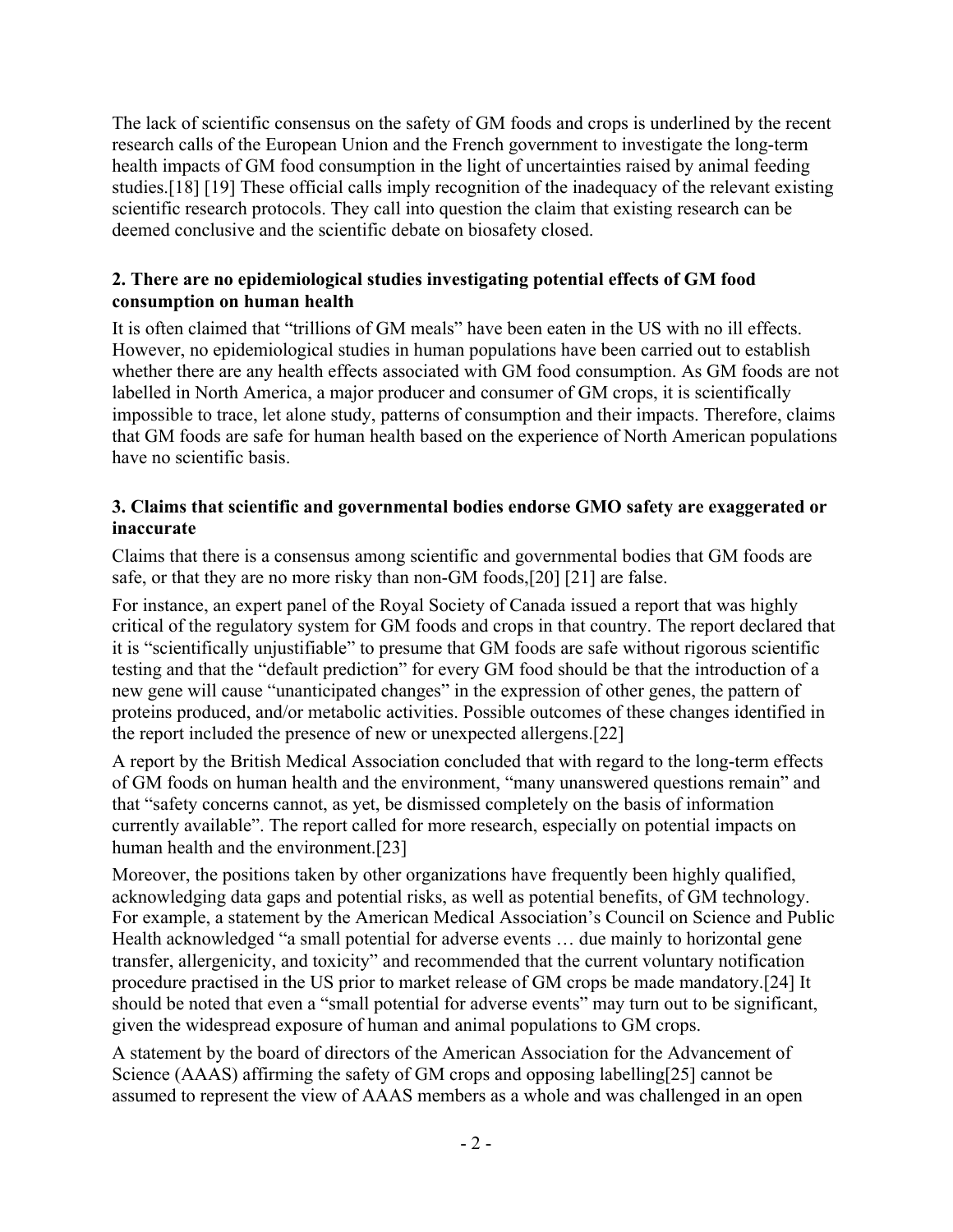letter by a group of 21 scientists, including many long-standing members of the AAAS.[26] This episode underlined the lack of consensus among scientists about GMO safety.

## **4. EU research project does not provide reliable evidence of GM food safety**

An EU research project[27] has been cited internationally as providing evidence for GM crop and food safety. However, the report based on this project, "A Decade of EU-Funded GMO Research", presents no data that could provide such evidence, from long-term feeding studies in animals.

Indeed, the project was not designed to test the safety of any single GM food, but to focus on "the development of safety assessment approaches".[28] Only five published animal feeding studies are referenced in the SAFOTEST section of the report, which is dedicated to GM food safety.[29] None of these studies tested a commercialised GM food; none tested the GM food for long-term effects beyond the subchronic period of 90 days; all found differences in the GM-fed animals, which in some cases were statistically significant; and none concluded on the safety of the GM food tested, let alone on the safety of GM foods in general. Therefore the EU research project provides no evidence for sweeping claims about the safety of any single GM food or of GM crops in general.

# **5. List of several hundred studies does not show GM food safety**

A frequently cited claim published on an Internet website that several hundred studies "document the general safety and nutritional wholesomeness of GM foods and feeds"[30] is misleading. Examination of the studies listed reveals that many do not provide evidence of GM food safety and, in fact, some provide evidence of a lack of safety. For example:

- Many of the studies are not toxicological animal feeding studies of the type that can provide useful information about health effects of GM food consumption. The list includes animal production studies that examine parameters of interest to the food and agriculture industry, such as milk yield and weight gain;[31] [32] studies on environmental effects of GM crops; and analytical studies of the composition or genetic makeup of the crop.
- Among the animal feeding studies and reviews of such studies in the list, a substantial number found toxic effects and signs of toxicity in GM-fed animals compared with controls.[33] [34] [35] [36] [37] [38] Concerns raised by these studies have not been satisfactorily addressed and the claim that the body of research shows a consensus over the safety of GM crops and foods is false and irresponsible.
- Many of the studies were conducted over short periods compared with the animal's total lifespan and cannot detect long-term health effects.[39] [40]

We conclude that these studies, taken as a whole, are misrepresented on the Internet website as they do not "document the general safety and nutritional wholesomeness of GM foods and feeds". Rather, some of the studies give serious cause for concern and should be followed up by more detailed investigations over an extended period of time.

### **6. There is no consensus on the environmental risks of GM crops**

Environmental risks posed by GM crops include the effects of Bt insecticidal crops on non-target organisms and effects of the herbicides used in tandem with herbicide-tolerant GM crops.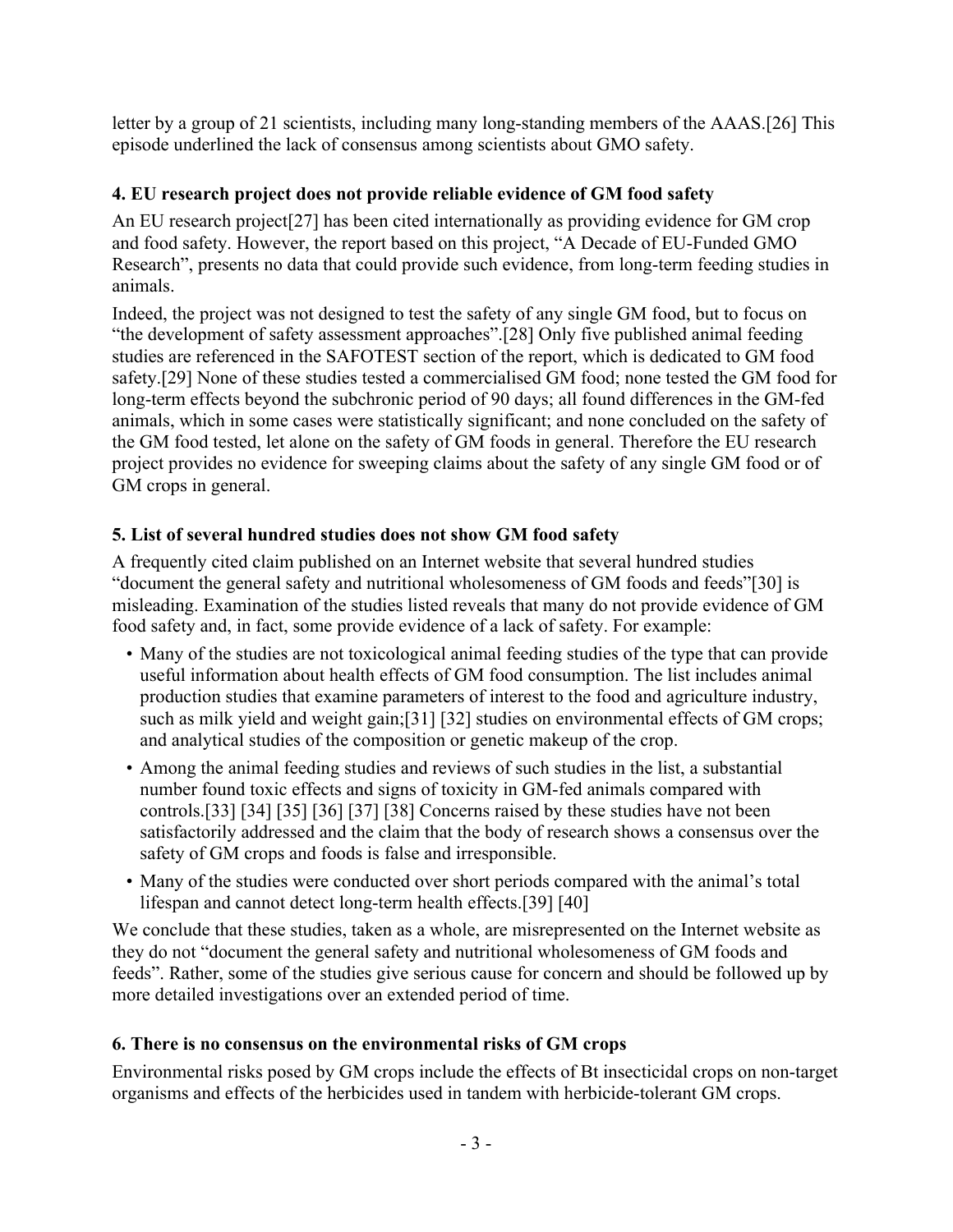As with GM food safety, no scientific consensus exists regarding the environmental risks of GM crops. A review of environmental risk assessment approaches for GM crops identified shortcomings in the procedures used and found "no consensus" globally on the methodologies that should be applied, let alone on standardized testing procedures.[41]

Some reviews of the published data on Bt crops have found that they can have adverse effects on non-target and beneficial organisms[42] [43] [44] [45] – effects that are widely neglected in regulatory assessments and by some scientific commentators. Resistance to Bt toxins has emerged in target pests,[46] and problems with secondary (non-target) pests have been noted, for example, in Bt cotton in China.[47] [48]

Herbicide-tolerant GM crops have proved equally controversial. Some reviews and individual studies have associated them with increased herbicide use,[49] [50] the rapid spread of herbicideresistant weeds,[51] and adverse health effects in human and animal populations exposed to Roundup, the herbicide used on the majority of GM crops.[52] [53] [54]

As with GM food safety, disagreement among scientists on the environmental risks of GM crops may be correlated with funding sources. A peer-reviewed survey of the views of 62 life scientists on the environmental risks of GM crops found that funding and disciplinary training had a significant effect on attitudes. Scientists with industry funding and/or those trained in molecular biology were very likely to have a positive attitude to GM crops and to hold that they do not represent any unique risks, while publicly-funded scientists working independently of GM crop developer companies and/or those trained in ecology were more likely to hold a "moderately negative" attitude to GM crop safety and to emphasize the uncertainty and ignorance involved. The review authors concluded, "The strong effects of training and funding might justify certain institutional changes concerning how we organize science and how we make public decisions when new technologies are to be evaluated."[55]

### **7. International agreements show widespread recognition of risks posed by GM foods and crops**

The Cartagena Protocol on Biosafety was negotiated over many years and implemented in 2003. The Cartagena Protocol is an international agreement ratified by 166 governments worldwide that seeks to protect biological diversity from the risks posed by GM technology. It embodies the Precautionary Principle in that it allows signatory states to take precautionary measures to protect themselves against threats of damage from GM crops and foods, even in case of a lack of scientific certainty.<sup>[56]</sup>

Another international body, the UN's Codex Alimentarius, worked with scientific experts for seven years to develop international guidelines for the assessment of GM foods and crops, because of concerns about the risks they pose. These guidelines were adopted by the Codex Alimentarius Commission, of which over 160 nations are members, including major GM crop producers such as the United States.[57]

The Cartagena Protocol and Codex share a precautionary approach to GM crops and foods, in that they agree that genetic engineering differs from conventional breeding and that safety assessments should be required before GM organisms are used in food or released into the environment.

These agreements would never have been negotiated, and the implementation processes elaborating how such safety assessments should be conducted would not currently be happening,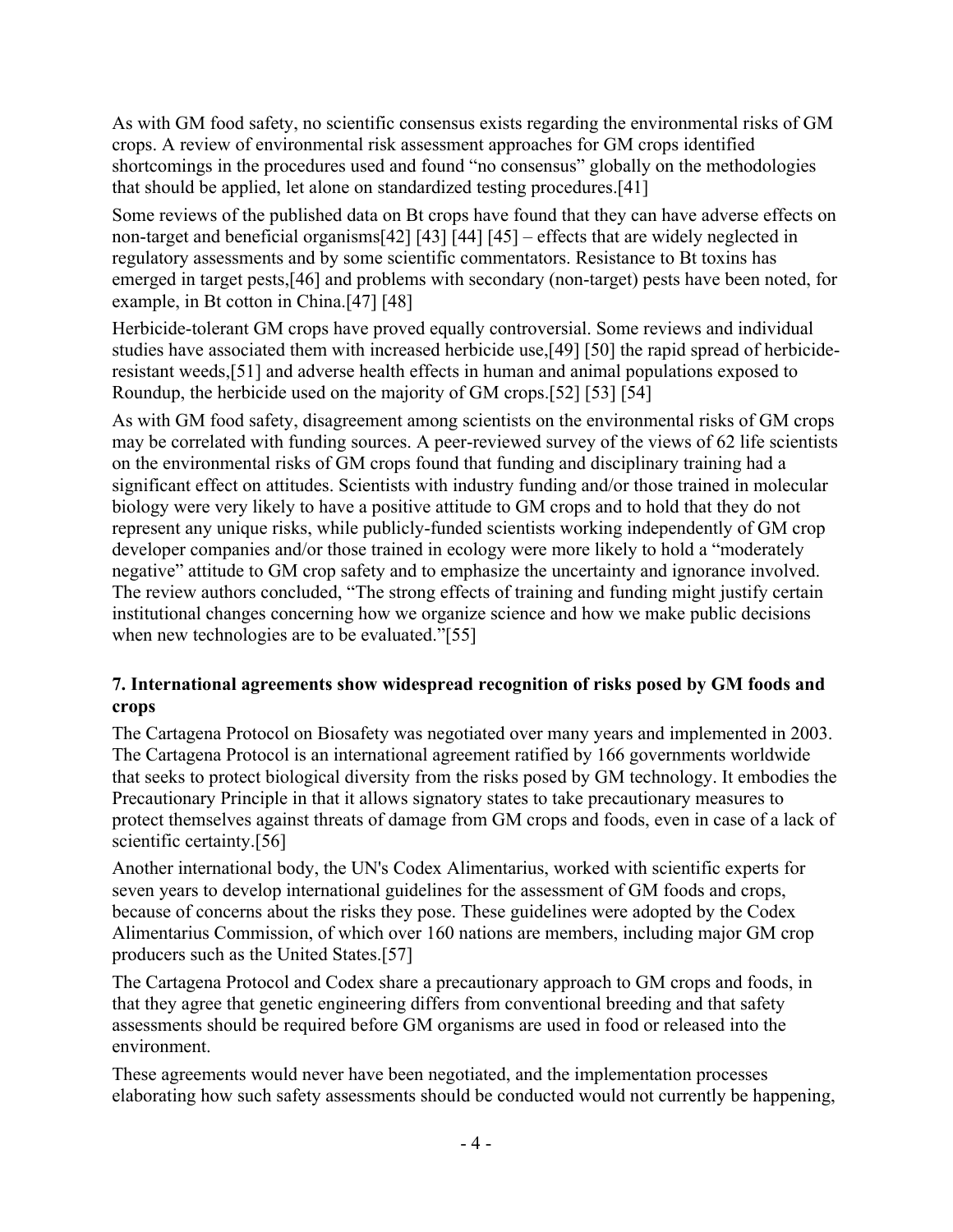without widespread international recognition of the risks posed by GM crops and foods and the unresolved state of existing scientific understanding.

Concerns about risks are well-founded, as has been demonstrated by studies on some GM crops and foods that have shown adverse effects on animal health and non-target organisms, indicated above. Many of these studies have, in fact, fed into the negotiation and/or implementation processes of the Cartagena Protocol and Codex. We support the application of the Precautionary Principle with regard to the release and transboundary movement of GM crops and foods.

## **Conclusion**

In the scope of this document, we can only highlight a few examples to illustrate that the totality of scientific research outcomes in the field of GM crop safety is nuanced, complex, often contradictory or inconclusive, confounded by researchers' choices, assumptions, and funding sources, and in general, has raised more questions than it has currently answered.

Whether to continue and expand the introduction of GM crops and foods into the human food and animal feed supply, and whether the identified risks are acceptable or not, are decisions that involve socioeconomic considerations beyond the scope of a narrow scientific debate and the currently unresolved biosafety research agendas. These decisions must therefore involve the broader society. They should, however, be supported by strong scientific evidence on the longterm safety of GM crops and foods for human and animal health and the environment, obtained in a manner that is honest, ethical, rigorous, independent, transparent, and sufficiently diversified to compensate for bias.

Decisions on the future of our food and agriculture should not be based on misleading and misrepresentative claims that a "scientific consensus" exists on GMO safety.

[2] Frewin, G. (2013). The new "is GM food safe?" meme. Axis Mundi, 18 July. http://www.axismundionline.com/blog/the-new-is-gm-food-safe-meme/; Wikipedia (2013). Genetically modified food controversies.

http://en.wikipedia.org/wiki/Genetically\_modified\_food\_controversies

[3] Mark Lynas (2013). GMO pigs study – more junk science. Marklynas.org, 12 June. http://www.marklynas.org/2013/06/gmo-pigs-study-more-junk-science/

[4] Keith Kloor (2013). Greens on the run in debate over genetically modified food. Bloomberg, 7 January. www.bloomberg.com/news/2013-01-07/green-activist-reverses-stance-on-geneticallymodified-food.html

[5] White, M. (2013). The scientific debate about GM foods is over: They're safe. Pacific Standard magazine, 24 Sept. www.psmag.com/health/scientific-debate-gm-foods-theyre-safe-66711/

<sup>[1]</sup> In the US, the term "genetically engineered" is often used in place of "genetically modified". We have used "genetically modified" because this is the terminology consistently used by many authorities internationally, including the Food and Agriculture Organization of the United Nations; the World Health Organization; Codex Alimentarius; European and Indian legislation; peer-reviewed studies by industry and independent scientists; and the international media. It is also consistent with the Cartagena Protocol's term "living modified organism".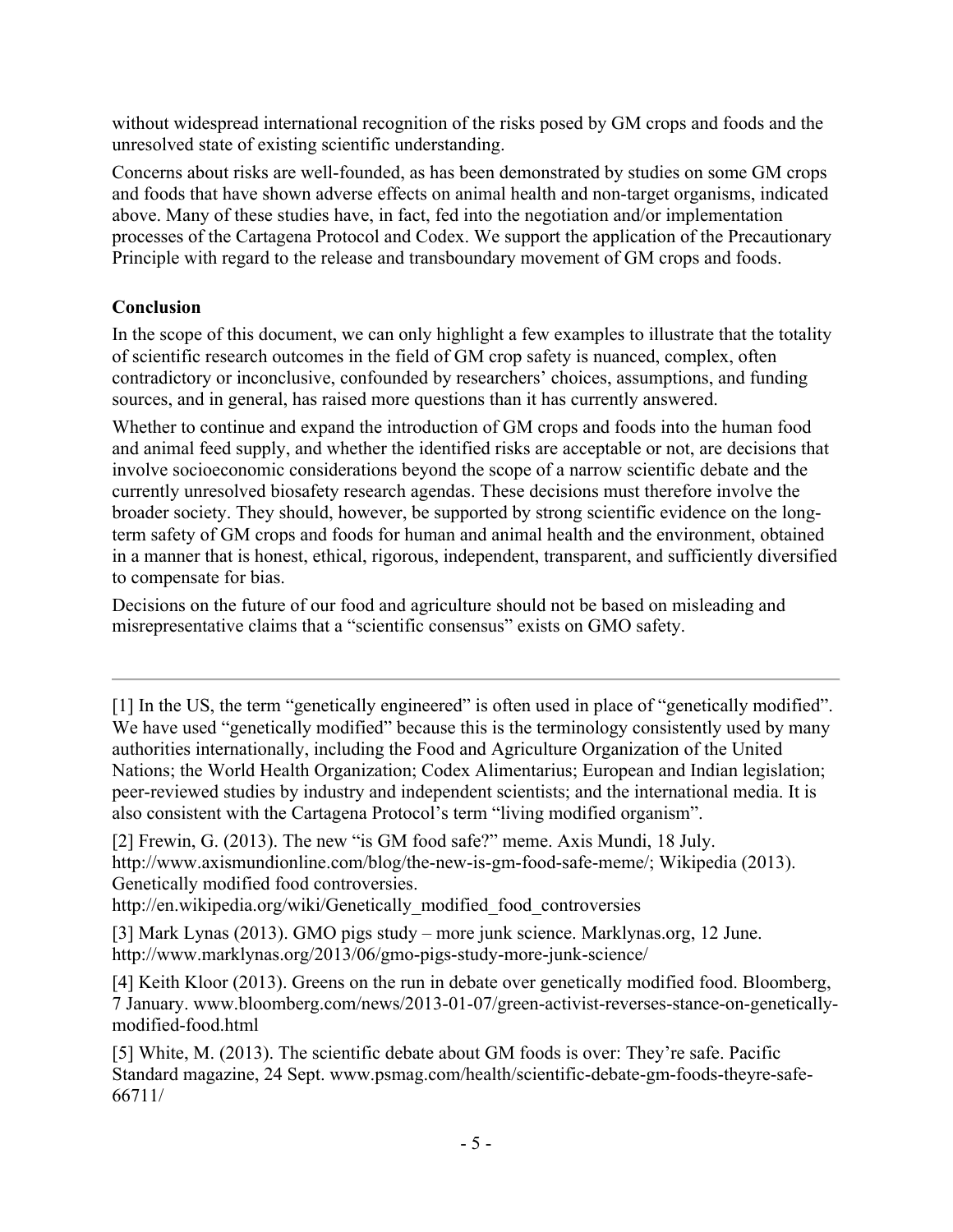[6] Domingo, J. L. and J. G. Bordonaba (2011). A literature review on the safety assessment of genetically modified plants. Environ Int 37: 734–742.

[7] Snell, C., et al. (2012). Assessment of the health impact of GM plant diets in long-term and multigenerational animal feeding trials: A literature review. Food and Chemical Toxicology 50(3–4): 1134-1148.

[8] Séralini, G. E., et al. (2011). Genetically modified crops safety assessments: Present limits and possible improvements. Environmental Sciences Europe 23(10).

[9] Dona, A. and I. S. Arvanitoyannis (2009). Health risks of genetically modified foods. Crit Rev Food Sci Nutr 49(2): 164–175.

[10] Domingo, J. L. and J. G. Bordonaba (2011). Ibid.

[11] Diels, J., et al. (2011). Association of financial or professional conflict of interest to research outcomes on health risks or nutritional assessment studies of genetically modified products. Food Policy 36: 197–203.

[12] Domingo, J. L. and J. G. Bordonaba (2011). Ibid...

[13] Diels, J., et al. (2011). Ibid.

[14] Dona, A. and I. S. Arvanitoyannis (2009). Ibid.

[15] Séralini, G. E., et al. (2012). Long term toxicity of a Roundup herbicide and a Rounduptolerant genetically modified maize. Food and Chemical Toxicology 50(11): 4221-4231.

[16] Séralini, G. E., et al. (2013). Answers to critics: Why there is a long term toxicity due to NK603 Roundup-tolerant genetically modified maize and to a Roundup herbicide. Food and Chemical Toxicology 53: 461-468.

[17] Carman, J. A., et al. (2013). A long-term toxicology study on pigs fed a combined genetically modified (GM) soy and GM maize diet. Journal of Organic Systems 8(1): 38–54.

[18] EU Food Policy (2012). Commission and EFSA agree need for two-year GMO feeding studies. 17 December.

[19] French Ministry of Ecology, Sustainable Development and Energy (2013). Programme National de Recherche: Risques environnementaux et sanitaires liés aux OGM (Risk'OGM). 12 July. www.developpement-durable.gouv.fr/IMG/pdf/APR\_\_Risk\_OGM\_rel\_pbch\_pbj\_rs2.pdf

[20] Wikipedia (2013). Genetically modified food controversies.

http://en.wikipedia.org/wiki/Genetically\_modified\_food\_controversies

[21] G. Masip (2013). Opinion: Don't fear GM crops, Europe! The Scientist, May 28. www.thescientist.com

[22] Royal Society of Canada (2001). Elements of precaution: Recommendations for the regulation of Food Biotechnology in Canada; An Expert Panel Report on the Future of Food Biotechnology. January.

www.rsc.ca//files/publications/expert\_panels/foodbiotechnology/GMreportEN.pdf

[23] British Medical Association Board of Science and Education (2004). Genetically modified food and health: A second interim statement. March. bit.ly/19QAHSI

[24] American Medical Association House of Delegates (2012). Labeling of bioengineered foods. Council on Science and Public Health Report 2. http://www.amaassn.org/resources/doc/csaph/a12-csaph2-bioengineeredfoods.pdf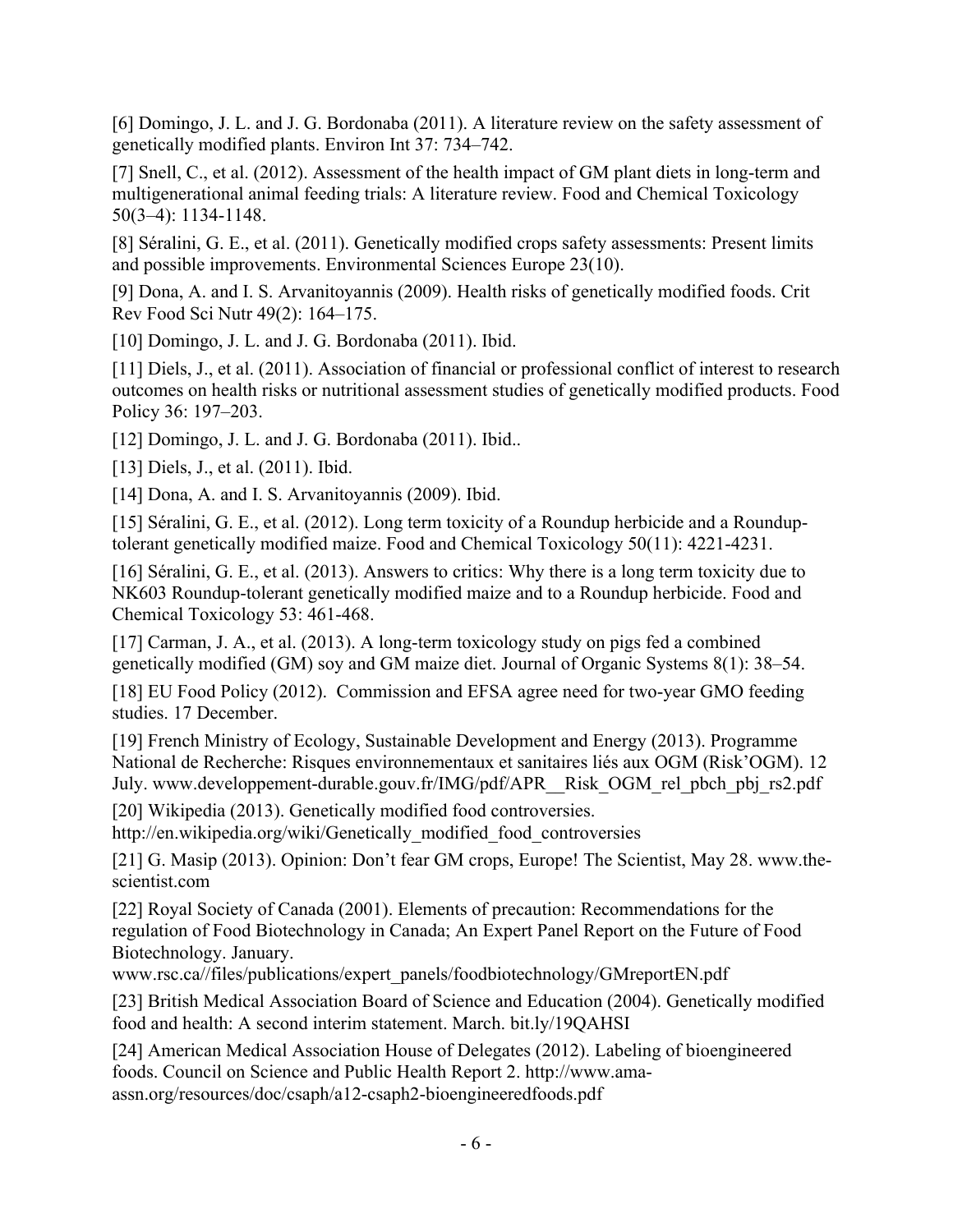[25] AAAS (2012). Statement by the AAAS Board of Directors on labeling of genetically modified foods. 20 October.

www.aaas.org/news/releases/2012/media/AAAS\_GM\_statement.pdf

[26] Hunt, P., et al. (2012). Yes: Food labels would let consumers make informed choices. Environmental Health News. www.environmentalhealthnews.org/ehs/news/2012/yes-labels-ongm-foods

[27] European Commission (2010). A decade of EU-funded GMO research (2001–2010).

[28] European Commission (2010): 128.

[29] European Commission (2010): 157.

[30] Tribe, D. (undated). 600+ published safety assessments. GMOPundit blog. http://gmopundit.blogspot.co.uk/p/450-published-safety-assessments.html

[31] Brouk, M., et al. (2008). Performance of lactating dairy cows fed corn as whole plant silage and grain produced from a genetically modified event DAS-59122-7 or a nontransgenic, near isoline control. J Anim. Sci, (Sectional Meeting Abstracts) 86(e-Suppl. 3):89 Abstract 276.

[32] Calsamiglia, S., et al. (2007). Effects of corn silage derived from a genetically modified variety containing two transgenes on feed intake, milk production, and composition, and the absence of detectable transgenic deoxyribonucleic acid in milk in Holstein dairy cows. J Dairy Sci 90: 4718-4723.

[33] de Vendômois, J.S., et al. (2010). A comparison of the effects of three GM corn varieties on mammalian health. Int J Biol Sci. ;5(7):706-26.

[34] Ewen, S.W.B. and A. Pusztai (1999). Effect of diets containing genetically modified potatoes expressing Galanthus nivalis lectin on rat small intestine. Lancet 354:1353-1354.

[35] Fares, N.H., and A. K. El-Sayed (1998). Fine structural changes in the ileum of mice fed on delta-endotoxin-treated potatoes and transgenic potatoes. Nat Toxins. 6:219-33.

[36] Kilic, A. and M. T. Akay (2008). A three generation study with genetically modified Bt corn in rats: Biochemical and histopathological investigation. Food Chem Toxicol 46(3): 1164–1170.

[37] Malatesta, M., et al. (2002). Ultrastructural morphometrical and immunocytochemical analyses of hepatocyte nuclei from mice fed on genetically modified soybean. Cell Structure and Function 27:173-180.

[38] Malatesta, M., et al. (2003). Fine structural analyses of pancreatic acinar cell nuclei from mice fed on genetically modified soybean. European Journal of Histochemistry 47:385-388

[39] Hammond, B., et al. (2004). Results of a 13 week safety assurance study with rats fed grain from glyphosate tolerant corn. Food Chem Toxicol 42(6): 1003-1014.

[40] Hammond, B. G., et al. (2006). Results of a 90-day safety assurance study with rats fed grain from corn borer-protected corn. Food Chem Toxicol 44(7): 1092-1099.

[41] Hilbeck, A., et al. (2011). Environmental risk assessment of genetically modified plants concepts and controversies. Environmental Sciences Europe 23(13).

[42] Hilbeck, A. and J. E. U. Schmidt (2006). Another view on Bt proteins – How specific are they and what else might they do? Biopesti Int 2(1): 1–50.

[43] Székács, A. and B. Darvas (2012). Comparative aspects of Cry toxin usage in insect control.